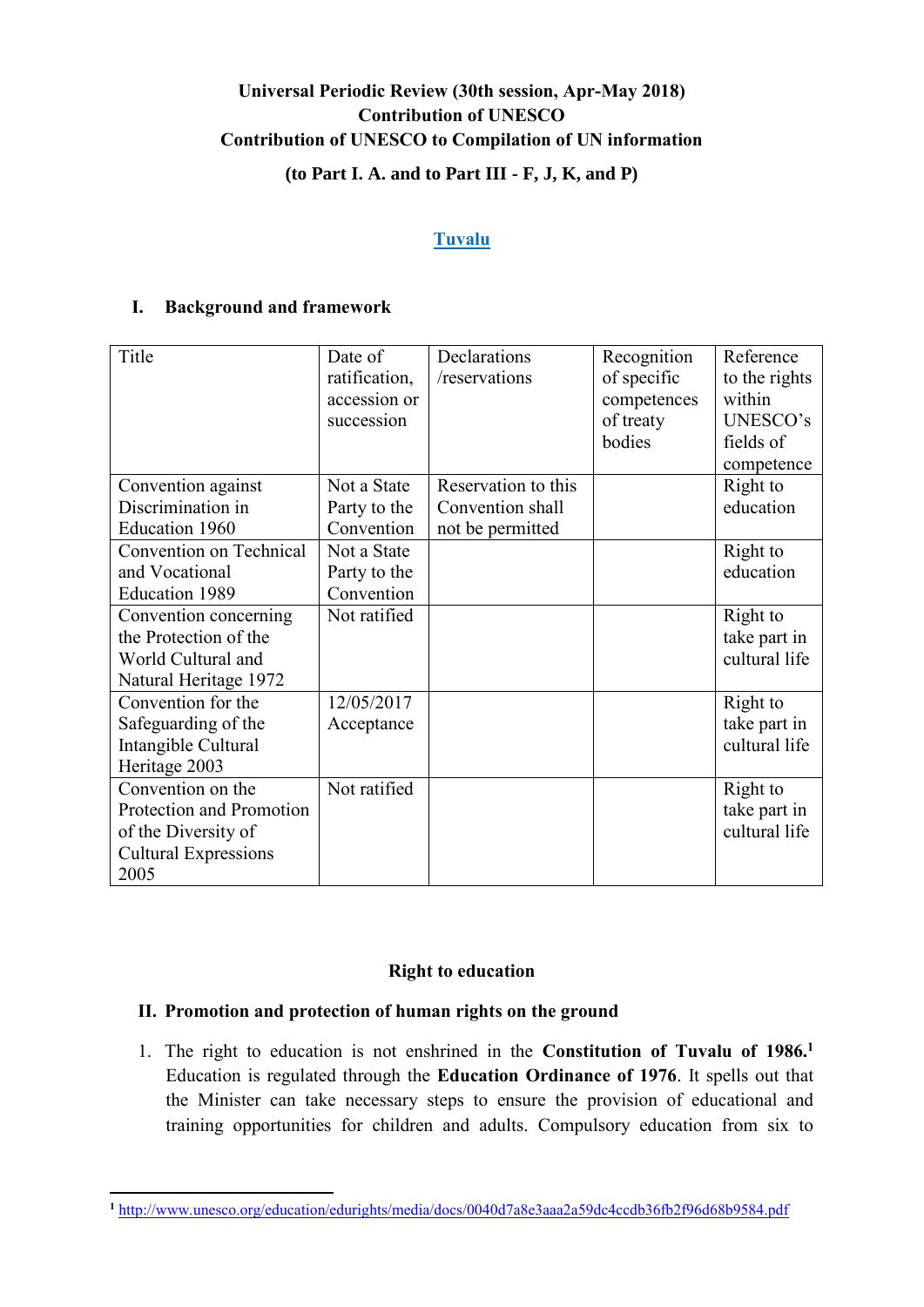sixteen years is regulated in the **Educational (Compulsory Education) Act of 1984, revised in 2008.**

2. In terms of reporting to UNESCO, Tuvalu has not submitted a report within the framework of the **9th (2016-2017) Consultation of Member States** on the measures taken to implement the UNESCO Recommendation against Discrimination in Education nor within the framework of the **8th (2011-2013) Consultation.** Tuvalu did also not report on the measures taken for the implementation of the 1974 UNESCO Recommendation concerning Education for International Understanding, Co-operation and Peace and Education relating to Human Rights and Fundamental Freedoms within the framework of the **5th (2012-2013)** and the **6th (2016-2017) Consultations of Member States.**

# **Freedom of opinion and expression**

- $\triangleright$  Constitutional and Legislative Framework:
- 3. The Tuvalu Constitution<sup>2</sup> guarantees the freedom of expression under Article 24: "Except with his consent no-one shall be hindered in the exercise of his freedom of expression." Within freedom of expression, the article includes the freedom to "receive ideas and information without interference and freedom to communicate ideas and information without interference".
- 4. Defamation and libel remain criminal offenses under Article 19 of Tuvalu's Criminal Code. 3
- 5. There is no freedom of information law in the country.
- $\triangleright$  Implementation of Legislation:
- 6. The Tuvalu Media Department is the only media outlet in Tuvalu (TMD). The Department is currently managed by the Office of the Prime Minister and operates Tuvalu Radio, the only means of media in Tuvalu. It employs eight journalists.
- $\triangleright$  Safety of journalists:
- 7. UNESCO recorded no killing of journalists and media workers in Tuvalu between 2011 and 2017.

### **III. Recommendations**

 $\overline{a}$ 

8. Below are the recommendations made within the framework of the 2nd cycle of the Working Group (16th session) on the Universal Periodic Review (July 2013): 4

**<sup>2</sup>** http://www.tuvaluislands.com/const\_tuvalu.htm

**<sup>3</sup>** www.tuvalu-legislation.tv/tuvalu/DATA/PRIN/1990.../PenalCode.pdf

**<sup>4</sup>** <https://documents-dds-ny.un.org/doc/UNDOC/GEN/G13/154/58/PDF/G1315458.pdf?OpenElement>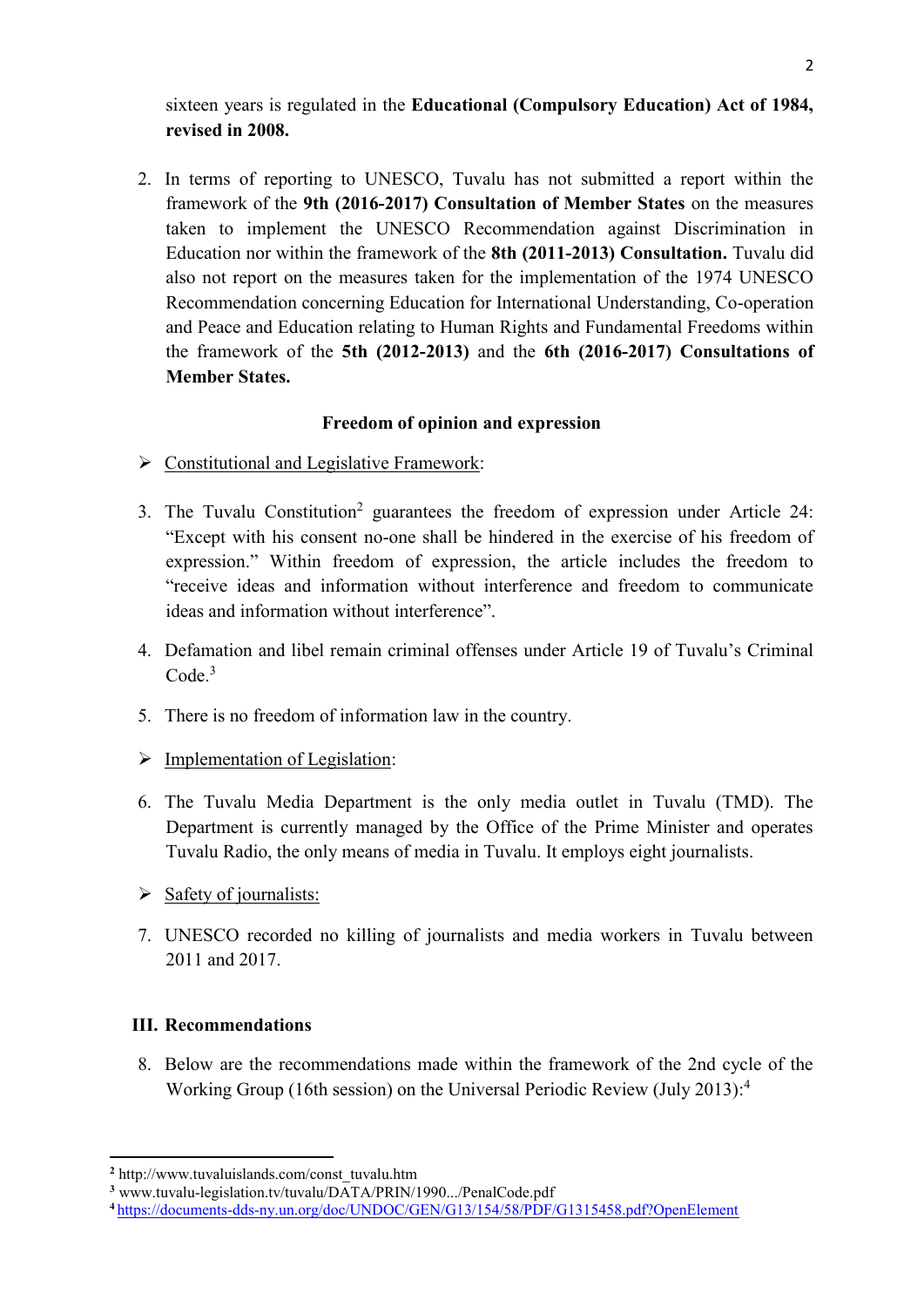**82.19.** *Step up efforts in implementing the current national priorities, including the policy for youth and women advancement, Education Strategic Plan, Climate Change Adaptation Program and the National Sustainable Development Strategy.*

**82.43.** *Pass and implement its proposed legislation to prevent violence against women and adopt a strategy to properly tackle the unequal status of women in many areas including education, public life and decision-making.*

**82.53.** *Harmonize its Penal Code and legislation with the CRC in order to eradicate corporal punishment of children in schools and other settings.*

#### **Review and specific recommendations**

- 9. First, Tuvalu has not yet ratified UNESCO's Convention against Discrimination in Education.<sup>5</sup> In the context of Sustainable Development Goal 4 on education,  $6$  ratifying the Convention would provide Tuvalu with a supportive legal environment for all efforts made towards providing and ensuring "inclusive and equitable quality education and lifelong learning opportunities for all". In that respect, Tuvalu should be strongly encouraged to consider the ratification of UNESCO's Convention against Discrimination in Education and, if needed, to seek UNESCO's assistance in the process. Additionally, the national legal framework contains limited reference to the right to education. In the context of the new education agenda, Tuvalu should be recommended to adopt more comprehensive legal guarantees on the right to education, guaranteeing the fundamental right to education for all, without discrimination or exclusion.
- 10. Education-related recommendations made during the last UPR cycle included the implementation of national priorities in education, gender equality in education and ending corporal punishment in schools.
- 11. One recommendation concerned specifically the harmonization of the Penal Code and legislation to put an end to corporal punishment of children in schools. To date, corporal punishment is still lawful under Article 226 of the Penal Code as well as under Article 29 of the 1976 Education Act. The Penal Code gives teachers the right 'to administer reasonable punishment' to children whereas the Education Act makes corporal punishment lawful for the principal. During the last UPR cycle, Tuvalu reported that a review of the Education Act to integrate human rights concerns had been taking place and that the country was addressing corporal punishment, asking for support from the international community.<sup>7</sup> Yet, no further action towards legislative changes by Tuvalu could be identified. Therefore, Tuvalu should be encouraged to bring its laws in line with the Convention on the Rights of the Child, prohibiting all forms of corporal punishment and to take into account General Comment No. 8 (2006) of the Committee on the Rights of the Child to protect children from corporal punishment. Furthermore, Tuvalu should be recommended to set up public awareness-

<http://unesdoc.unesco.org/images/0024/002456/245656E.pdf>

1

**<sup>5</sup>** See<http://en.unesco.org/themes/right-to-education/convention-against-discrimination> and <http://en.unesco.org/themes/right-to-education/convention-against-discrimination/ratification> **<sup>6</sup>** See Education 2030 – Incheon Declaration and Framework for Action:

**<sup>7</sup>** Human Rights Council, Report of the Working Group on the Universal Periodic Review, Tuvalu, 5 July 2013, A/HRC/24/8, p 11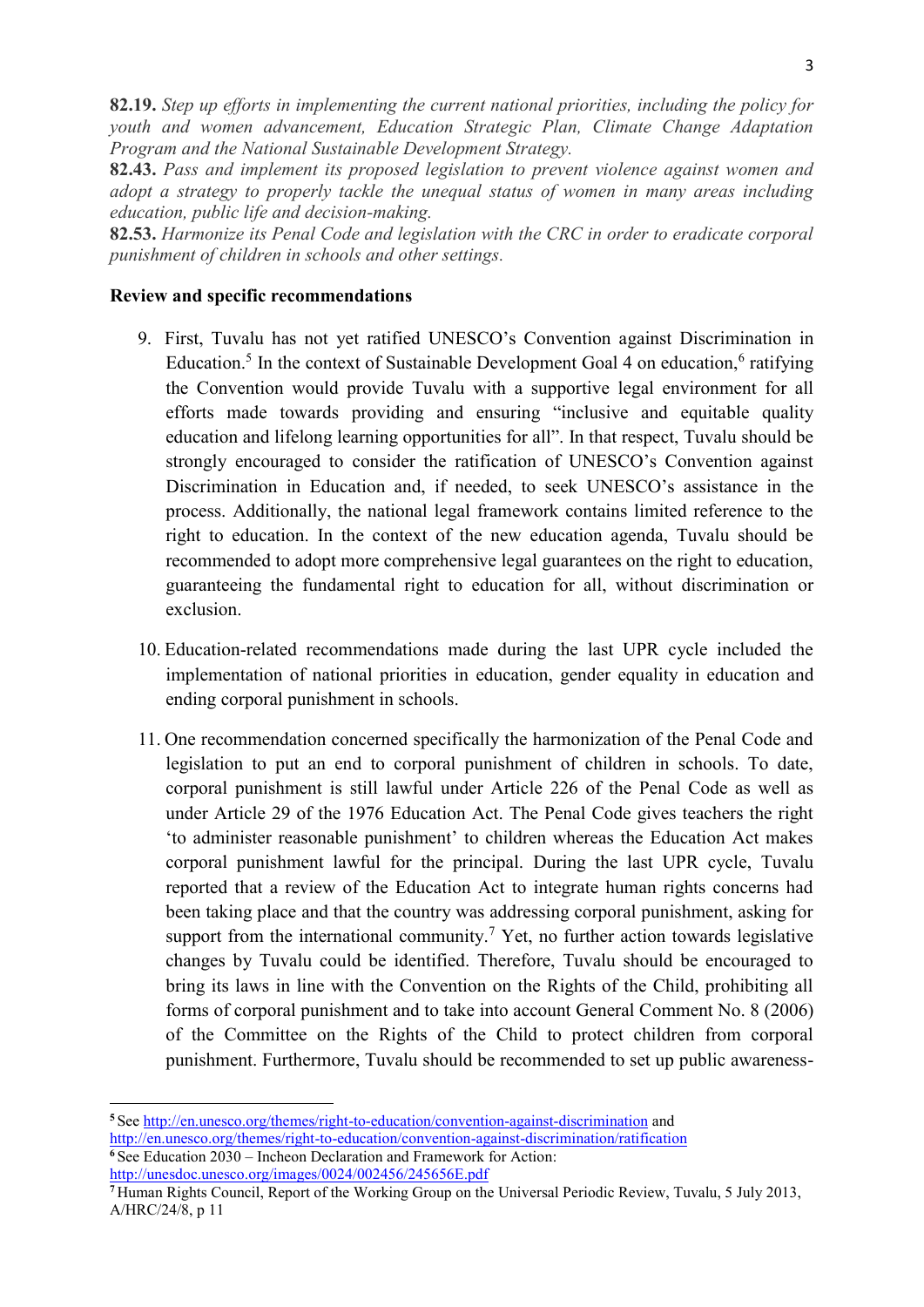raising campaigns to inform about the negative impacts of corporal punishment and to promote alternative forms of discipline.

- 12. Regarding the status of women in education, according to national data, girls and boys attend primary school, secondary school and tertiary education in equal proportions with similar results.<sup>8</sup> Yet, at the post-secondary and vocational training level, gender disparities exist as males and females are over-represented in certain training areas, males receiving mostly training in maritime occupations and females mostly in nursing and teaching. In addition, data disaggregated by age, sex and school of socalled push-outs (students not passing the secondary entry exam) is lacking. Tuvalu should be encouraged to provide career counselling for girls and women to encourage them to enrol in male-dominated areas of study. Furthermore, Tuvalu could be recommended to monitor school push-outs and to offer alternatives for girls outside formal education.
- 13. A lack of age-appropriate and gender-sensitive sexual and reproductive health education is one of the reasons for an increased risk of HIV/AIDS, sexually transmitted diseases and early pregnancy. Additionally, re-entry policies to school for girls after giving birth are lacking.<sup>10</sup> Tuvalu should be encouraged to strengthen sexual and reproductive health education and to increase its efforts in facilitating young mothers' return to school by introducing policies ensuring that girls are not excluded from school due to their pregnancy. Furthermore, girls being particularly affected by inadequate education infrastructure and a lack of sanitation facilities.<sup>11</sup> Tuvalu could be recommended to improve sanitary facilities in schools and to ensure affordable school transport, especially for remote areas.
- 14. One area of recommendation concerned the implementation of national priorities in education. In that respect, it should be noted that Tuvalu attributed 25% of its total budget to education. Yet, Tuvalu's capacity does not suffice for all primary school graduates to continue in secondary schools, leading to the so-called push outs and a system of school continuation based on merit. The new national strategy for sustainable development 2016-2020 (Te Kakeega III) takes up the goals of Te Kakeega II which targeted teacher training, better equipped and maintained schools, a more consistent curriculum and the improvement of technical and vocational training. A priority for Te Kakeega III is also the adoption of uniform national certification equivalent to and recognized by other countries.<sup>12</sup> While welcoming Tuvalu's determination to introduce measures improving educational quality, Tuvalu should be

**.** 

**<sup>8</sup>** Ministry of Education, Youth and Sports, Education Department, 2015, Tuvalu, National EFA Review in Tuvalu

**<sup>9</sup>** Committee on the Elimination of Discrimination against Women, Concluding observations on the combined third and fourth periodic reports of Tuvalu, 11 March 2015, CEDAW/C/TUV/CO/3-4, p 7

<sup>&</sup>lt;sup>10</sup> Committee on the Elimination of Discrimination against Women, Concluding observations on the combined third and fourth periodic reports of Tuvalu, 11 March 2015, CEDAW/C/TUV/CO/3-4, p 7, 9

**<sup>11</sup>** Committee on the Elimination of Discrimination against Women, Concluding observations on the combined third and fourth periodic reports of Tuvalu, 11 March 2015, CEDAW/C/TUV/CO/3-4, p 7

**<sup>12</sup>** Government of Tuvalu, 2016, Te Kakeega III National Strategy for Sustainable Development 2016-2020, pp 37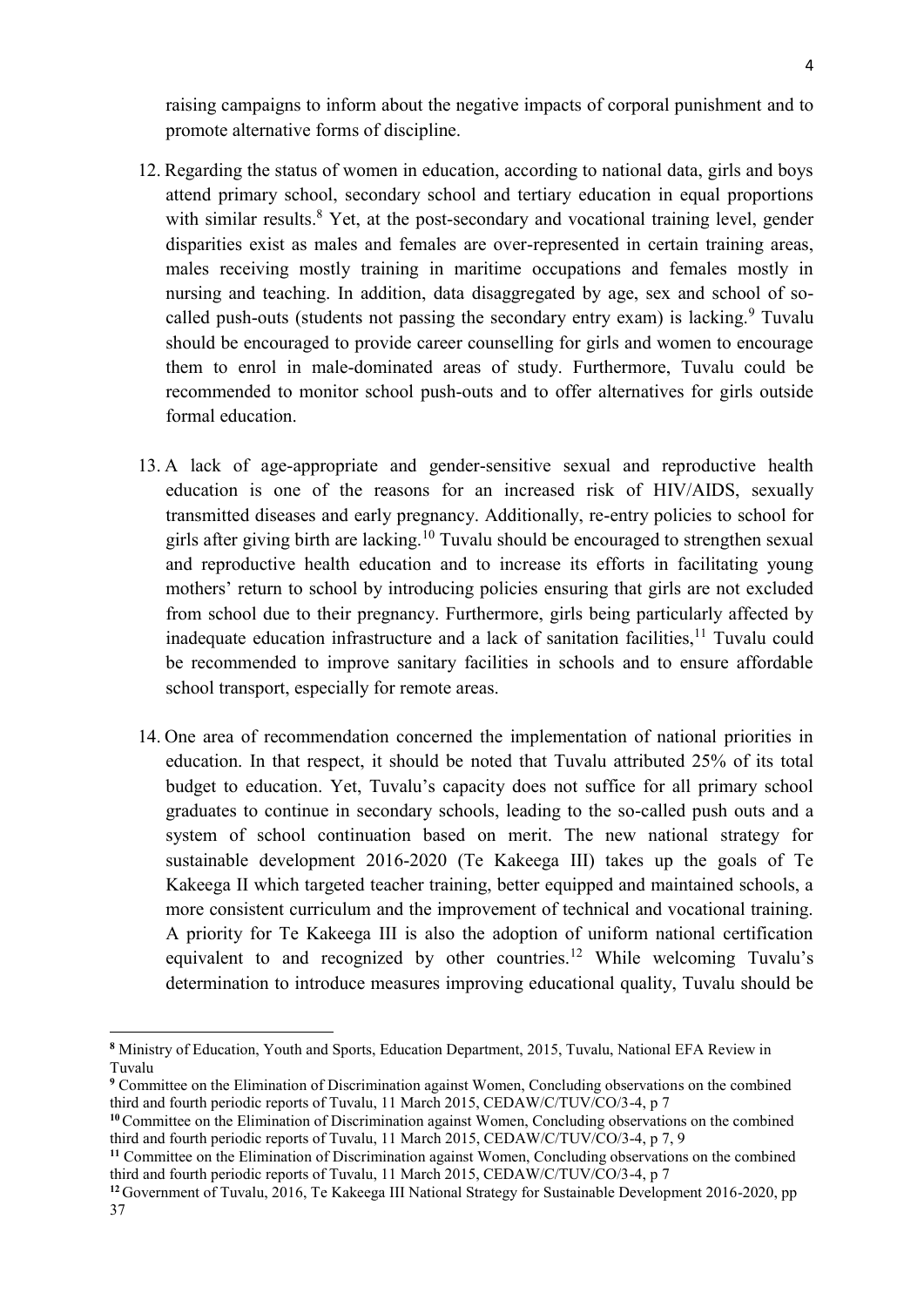encouraged to continue its efforts regarding the implementation of national priorities in education.

### **Specific recommendations:**

- **1.** Tuvalu should be strongly encouraged to ratify the UNESCO Convention against Discrimination in Education and to seek UNESCO's assistance in this process.
- **2.** Tuvalu should be encouraged to reinforce the national legal framework relating to education, to ensure it is guaranteed as a right for all without discrimination, and to prohibit corporal punishment in line with the Convention on the Rights of the Child.
- **3.** Tuvalu should be encouraged to introduce gender-sensitive measures in education, notably by promoting gender equality in terms of educational choices, by adopting re-entry policies for young mothers and by improving sanitary facilities.
- **4.** Tuvalu should be encouraged to intensify its efforts to implement national priorities in education and to raise education quality.
- **5.** Tuvalu should be encouraged to submit state reports for the periodic consultations on UNESCO's education-related standard-setting instruments.
- **6.** Tuvalu should be encouraged to share with UNESCO any relevant information to update its country profile on UNESCO's Global Database on the Right to Education. 13

**\*\*\***

#### **Freedom of opinion and expression**

- 15. The Government is encouraged to begin the process to introduce a freedom of information law in accordance with international standards.
- 16. The Government is encouraged to decriminalize the defamation law and subsequently incorporate it fully into the civil code in accordance with international standards.

**\*\*\***

#### **Cultural Rights**

17. As a State Party to the Convention for the Safeguarding of the Intangible Cultural Heritage  $(2003)$ ,<sup>14</sup> Tuvalu is encouraged to fully implement the relevant provisions that promote access to and participation in cultural heritage and, as such, are conducive to implementing the right to take part in cultural life as defined in article 27 of the Universal Declaration of Human Rights and article 15 of the International Covenant on Economic, Social and Cultural Rights. In doing so, Tuvalu is encouraged to give due consideration to the participation of communities, practitioners, cultural actors and NGOs from the civil society as well as vulnerable groups (minorities, indigenous peoples, migrants, refugees, young peoples and peoples with disabilities),

1

**<sup>13</sup>** <http://www.unesco.org/new/en/education/themes/leading-the-international-agenda/right-to-education/database/>

**<sup>14</sup>** Periodic Report not available